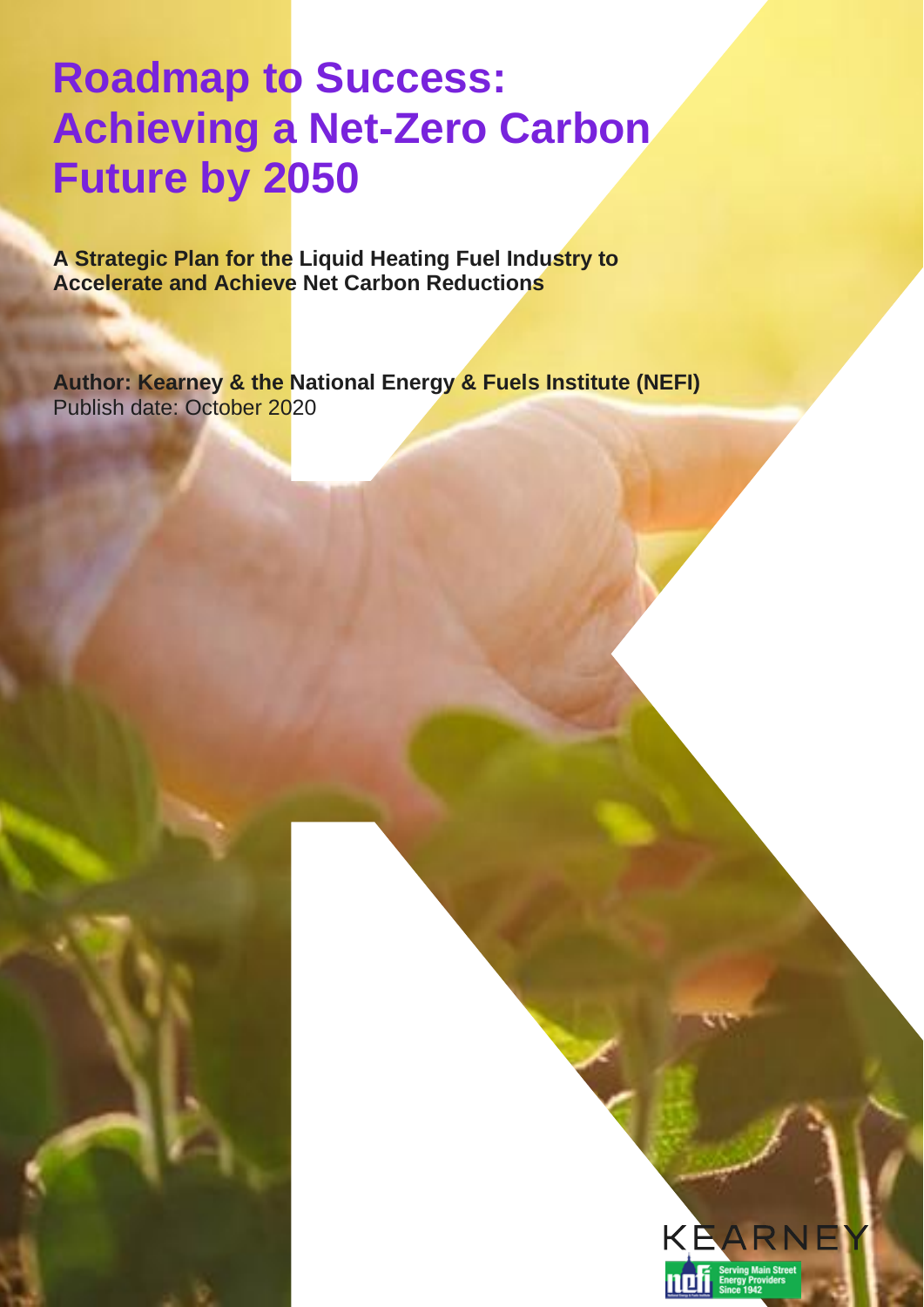## **Table of Contents**

| <b>Overview</b>                      | 3  |
|--------------------------------------|----|
| <b>Executive Summary</b>             | 4  |
| <b>Industry Spotlight</b>            | 5  |
| <b>Introduction</b>                  | 6  |
| <b>Short-Term Outlook (2030)</b>     | 8  |
| <b>Long-Term Outlook (2050)</b>      | 14 |
| <b>Conclusion</b>                    | 16 |
| <b>Appendix 1 - Kearney Approach</b> | 17 |



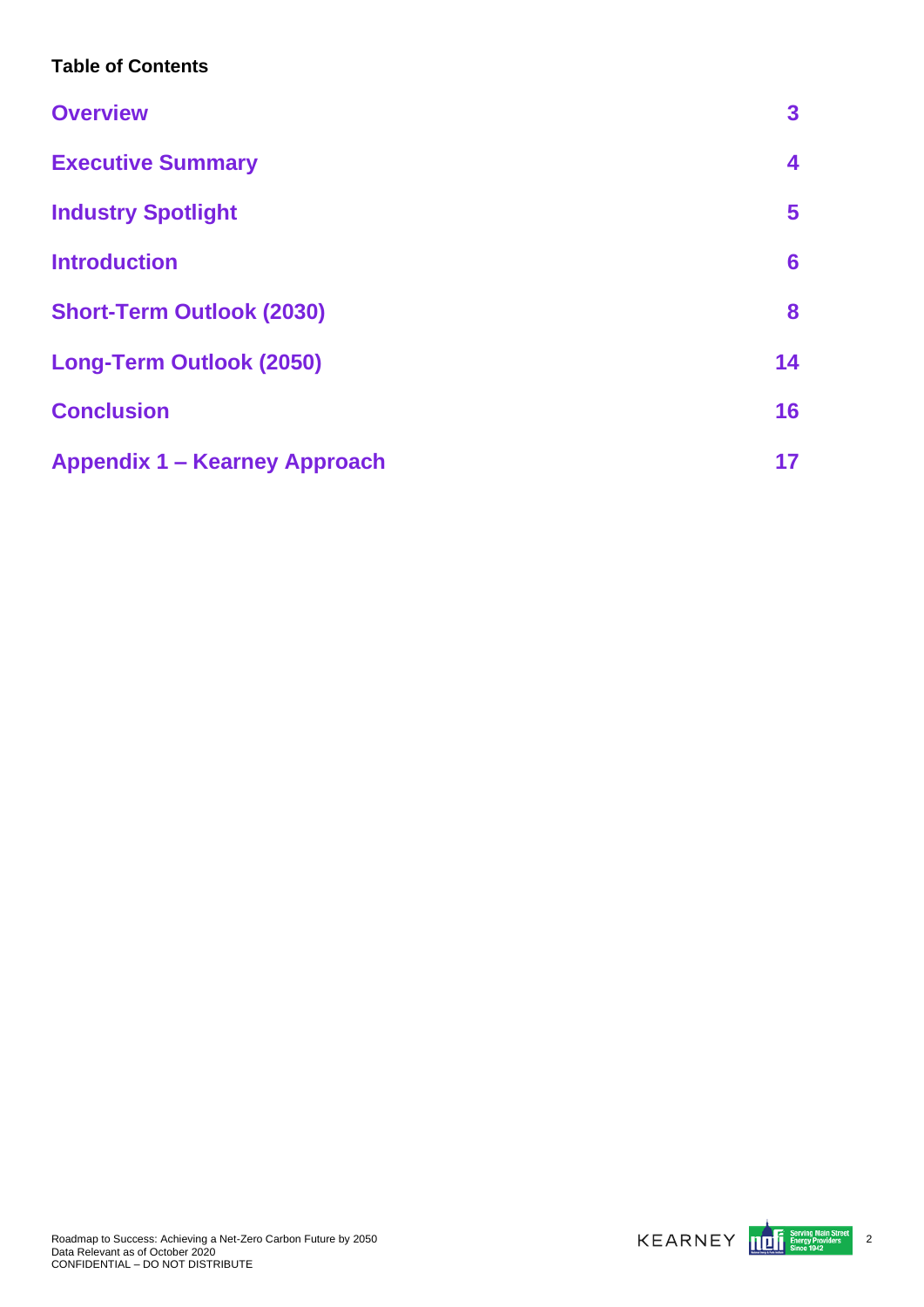# <span id="page-2-0"></span>**Overview**

This paper presents the National Energy & Fuels Institute's (NEFI) strategic plan for the United States to dramatically reduce greenhouse gas emissions from home heating below 1990 levels, while providing customers with an equitable, lower cost option that is available today and maintaining the small, multi-generational family businesses that deliver warmth and comfort to six million American homes. NEFI's plan is supported by extensive research and data proving that renewable liquid heating fuels can, and should be, the lever driving significant carbon reductions at the consumer level. NEFI is excited to present the path forward for the United States to increasingly become a leader in fighting climate change through concerted efforts to reduce greenhouse gas emissions in the home heating sector.

### **National Energy & Fuels Institute (NEFI)**

NEFI is a nationally recognized non-partisan, non-profit trade association that has served liquid heating fuel providers since 1942. NEFI continues to be a voice for the heating fuels industry before regional and federal policy makers, media and the public. There are many aspects to our diversified activity base in support of the fuel distribution market, and we offer several channels and events for communications and resource promotion. For more information, visit [nefi.com.](https://atkearney-my.sharepoint.com/personal/ikopyl01_atkearney_com/Documents/NEFI%20Proposal/11_White%20Paper/nefi.com)



#### **Kearney**

As a global consulting partnership in more than 40 countries, our people make us who we are. We're individuals who take as much joy from those we work with as the work itself. Driven to be the difference between a big idea and making it happen, we help our clients break through. Learn more a[t Kearney.com.](https://atkearney-my.sharepoint.com/personal/ikopyl01_atkearney_com/Documents/NEFI%20Proposal/11_White%20Paper/Kearney.com)

# **KEARNEY**

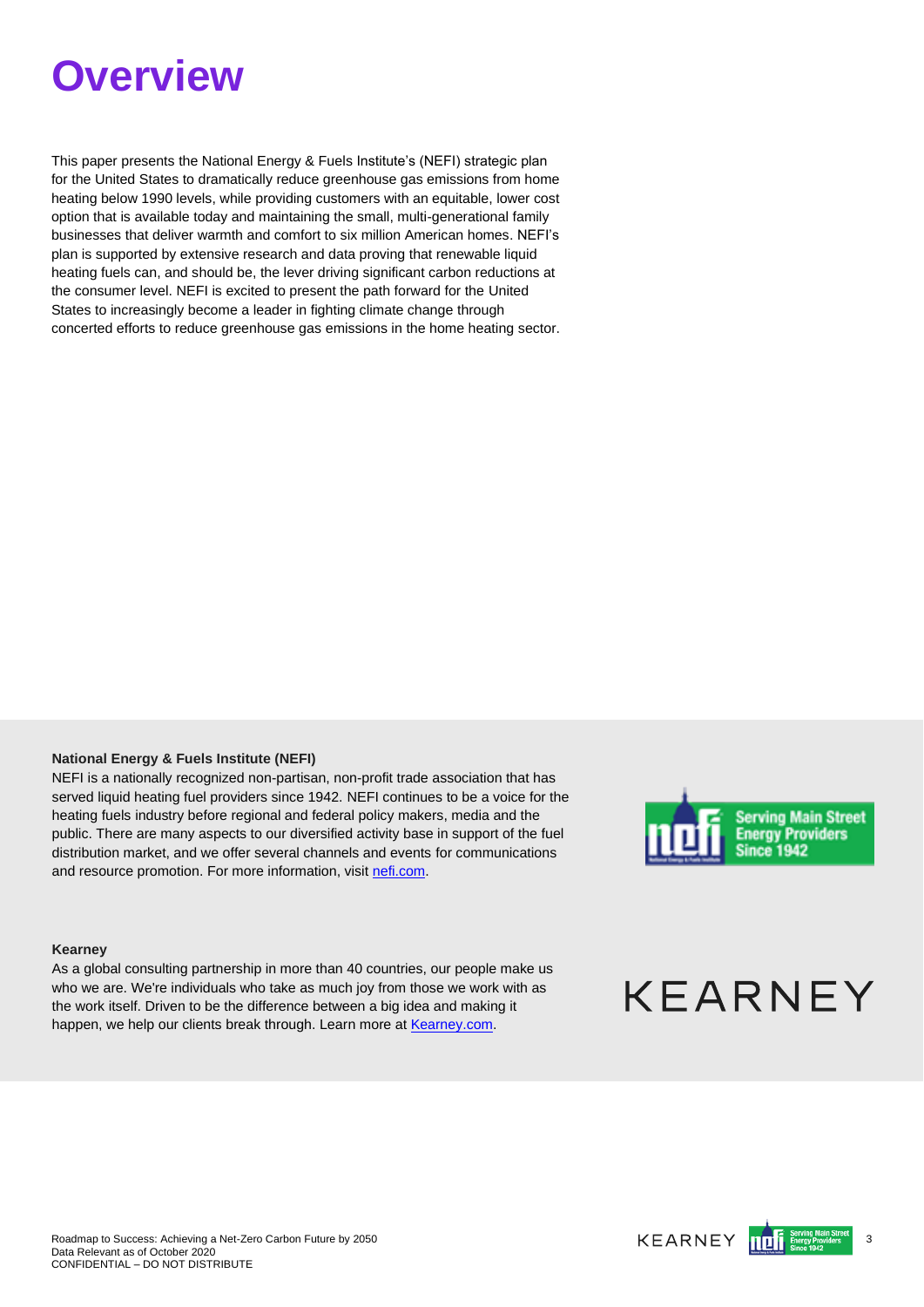# <span id="page-3-0"></span>**Executive Summary**

Widespread acceptance of man-made climate change as a legitimate phenomenon has placed greater scrutiny on anthropogenic contributors of greenhouse gases, of which conventional heating oil is a contributor. A recent poll revealed 70 percent of Americans want aggressive government action to combat climate change, specifically citing a complete shift to renewable, clean energy. 1 Increased pressure from the public is resulting in aggressive policy proposals at the global, national and local levels, such as banning or taxing, to a prohibitive extent, energy sources that emit high levels of CO2 and other harmful greenhouse gases and air pollutants.

Coupled with this, social consciousness about the environmental externalities of individuals' behaviors and choices is now factored into consumer's decision making. Consumers increasingly view climate change as a major problem and see purchasing petroleum-based liquid heating fuel as an unacceptable choice. Research indicates there is a valuable opportunity for the oilheat industry help customers bridge the gap between sentiment and action. In other words, by offering low cost, low-carbon alternative renewable liquid heating fuels that are easy to adopt.

Since 2000, market forces and climate-driven policy changes have resulted in conversion of 3.5 million American homes from heating oil to other fuels, primarily utility-provided electricity and natural gas.<sup>2</sup>

In September 2019, the liquid heating fuel industry came together and committed to taking action – acknowledging public acceptance of man-made climate change and embracing the desire to be seen as part of the country's energy efficient, low-carbon future. Ratification of the *Providence Resolution* was a commitment by the liquid heating fuel industry to shift its product to increasingly higher blends of renewable liquid heating fuels with the goal of delivering a net zero carbon liquid heating fuel by 2050.

NEFI recognizes the importance of supporting the fight against climate change through offering consumers an alternative and renewable product. Accordingly, NEFI developed a strategy to rebrand the industry as the renewable liquid heating fuel industry to better reflect its commitment to accelerating and achieving net-zero carbon reductions by 2050.

The path forward begins with converting the industry's petroleum-based heating oil portfolio to a 20% - 50% fuel blend of ultra-low sulfur heating oil and renewable biodiesel made from organic and recycled feedstocks, such as soybean oil, used cooking oils, inedible corn oil, canola, tallow, fats and algae. Research shows that along the supply chain today, from production, through transportation, to heating the consumer's home, the required supply infrastructure, production capacity, and technical standards to make this feasible are already in place in North America. Achieving the Providence Resolution's short-term goals of a 15% emissions reduction by 2023 and a 40% emissions reduction by 2030 are attainable with a lower-cost, low-carbon alternative fuel product that exists today.

Achieving the longer term (2050) net-zero goal will require infrastructure and research investments, including into cellulosic biofuels; supportive policy actions at all levels of government; and a unified industry approach. While some modifications to delivery and home heating equipment will be required for higher fuel blends (containing greater than 50% renewable fuel), these solutions are largely available today and are already in use by dealers across the industry. This is what holds the liquid heating fuel industry apart – the hurdles to overcome for a true net-zero 2050 are solvable today with a clearly outlined path forward.



<sup>1</sup> This poll was conducted by Climate Nexus, the Yale Program on Climate Change Communication and the George Mason University Center for Climate Change Communication on behalf of the Guardian, Vice Media Group and Covering Climate Now

<sup>2</sup> Source: U.S. Census Bureau, American Community Survey, primary heating fuel by occupied housing unit, 2000 vs. 2018 five year average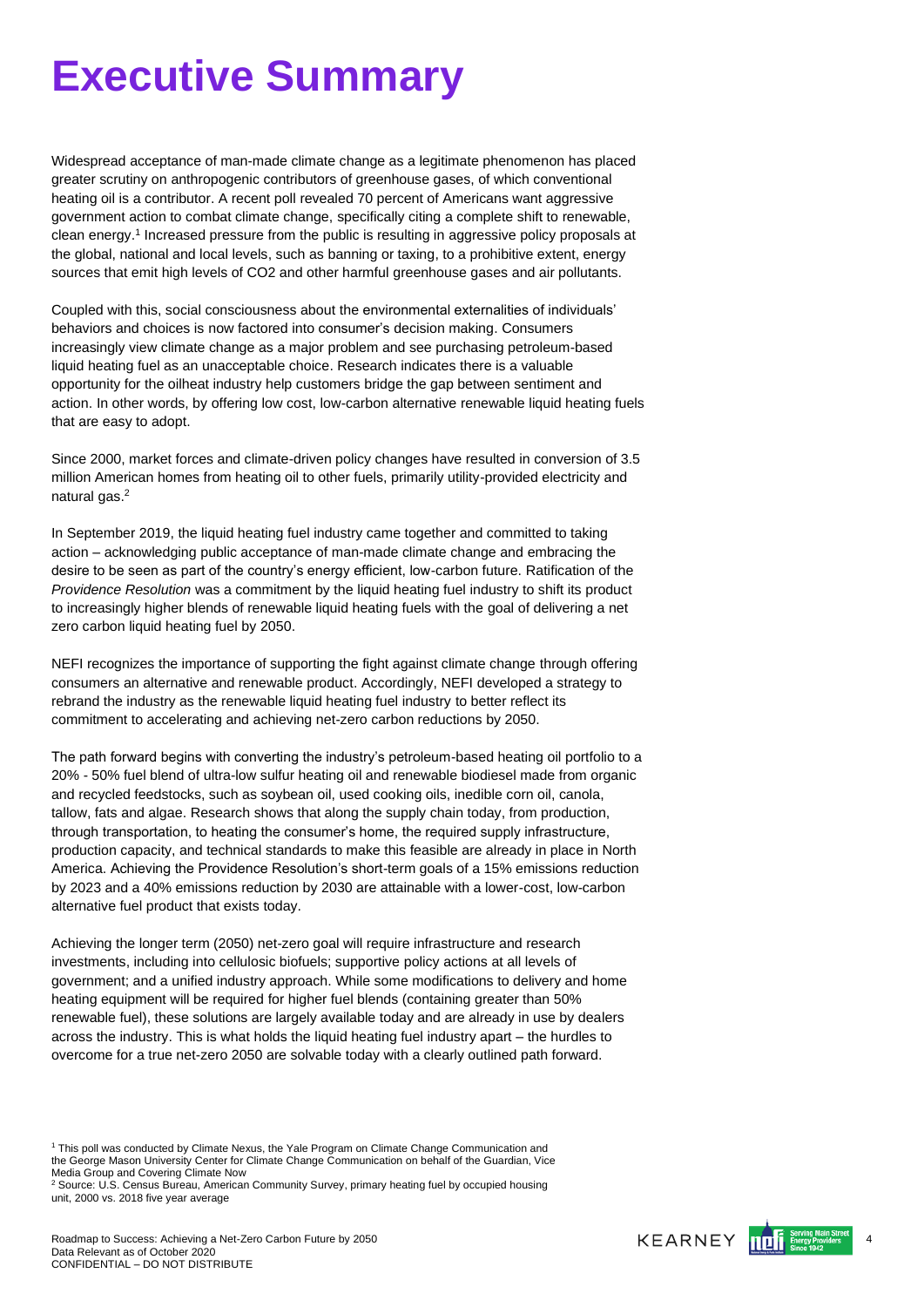# <span id="page-4-0"></span>**Industry Spotlight**

The liquid heating fuel industry is a key contributor to home comfort and employment in its operational areas



# **Who is the liquid heating fuel industry?**

The liquid heating fuel industry is largely comprised of small, multi-generational family businesses that are important contributors to the local economies in which they operate. "My company is my family's legacy. We've owned and operated it for almost 100 years," reported one Massachusetts dealer, whose story is like so many others across this industry. Across the country these businesses – often referred to as "fuel dealers" – support 160,000 good paying jobs in their local communities and through support for ancillary products and services. The transition to renewable fuels also supports biodiesel producers and feedstock growers and suppliers, such as American farmers who grow soybeans and restaurants that provide waste cooking oil for processing into biodiesel. This additionally supports economic growth and job creation, particularly in rural communities.

These businesses are also "known entities" in their cities and towns. They personally deliver warmth and comfort to American families and often have the keys to their customers' homes. "We know our customers on a personal basis, and we know their home heating system better than they do," said one New York dealer. These are the men and women who have been working on customers' homes for two decades and who always pick up the phone at 2AM in the middle of January when the heat is not on to make sure their customers stay warm.

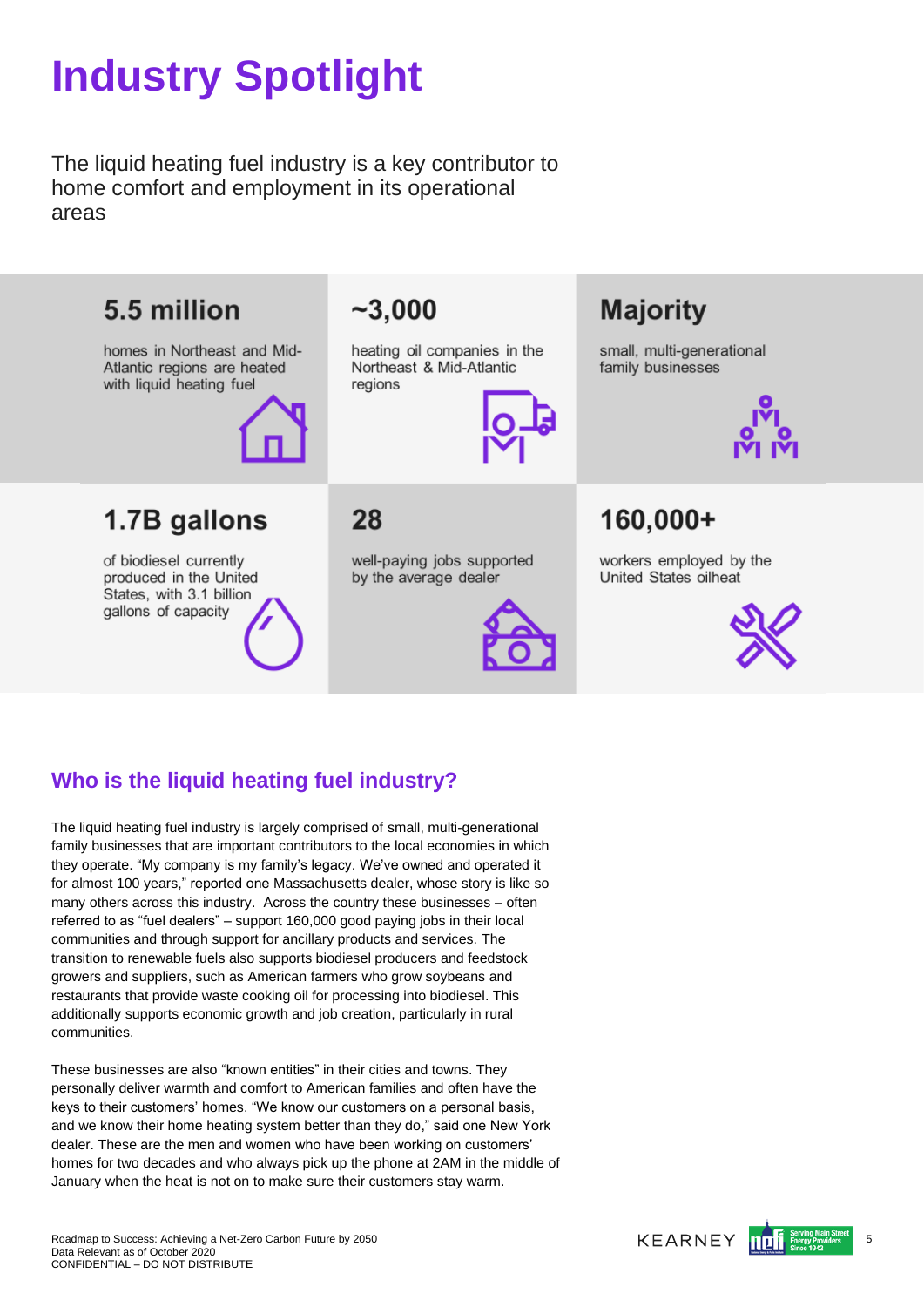# <span id="page-5-0"></span>**Introduction**

Historically, the liquid heating fuel industry has delivered petroleum-based heating oil or propane to millions of homes across the United States. The majority of these homes (85 percent) are located in the Northeast region from Maryland to Maine. In 2007, the oilheat industry served 6.5 million homes in the Northeast, but by 2017 that number dropped to 4.9 million. Nationwide, the oilheat industry has declined from 9.5 million homes served in 2000 to 6 million today, a loss of 3.5 million homes or 38 percent. This was the result of market forces and policy changes encouraging greenhouse gas emission reductions by converting home heating systems from deliverable fuel-based to utility-provided fuels (e.g. converting from heating oil or propane to compressed natural gas or electricity).

### Number of Northeastern homes using oil heating by state



Source: NEFI, EM

In September 2019, the liquid heating fuel industry formally acknowledged the imperative of joining the fight to combat climate change. The *Providence Resolution* was ratified by industry stakeholders at the 2019 Heating & Energizing America Trade Show (the HEAT Show) in Providence, Rhode Island to establish renewable liquid heating fuels as a more attractive home heating method relative to both current liquid fuel options and electric/gas alternatives. This resolution signalled a commitment by the industry to position itself as a leader in accelerating carbon reductions while remaining competitive in the home heating market.

The *Providence Resolution* proposes the oilheat industry reduce its overall greenhouse gas emission profile, based on 1990 levels, by:

- − 15% by 2023;
- − 40% by 2030; and
- − 100% (or Net-Zero) by 2050

In response to ratification of the Providence Resolution, NEFI developed a strategic plan outlining the comprehensive approach required for the industry to make an immediate and effective transition to a renewable, low-carbon future. This plan is the result of a broad months-long collaboration with stakeholders

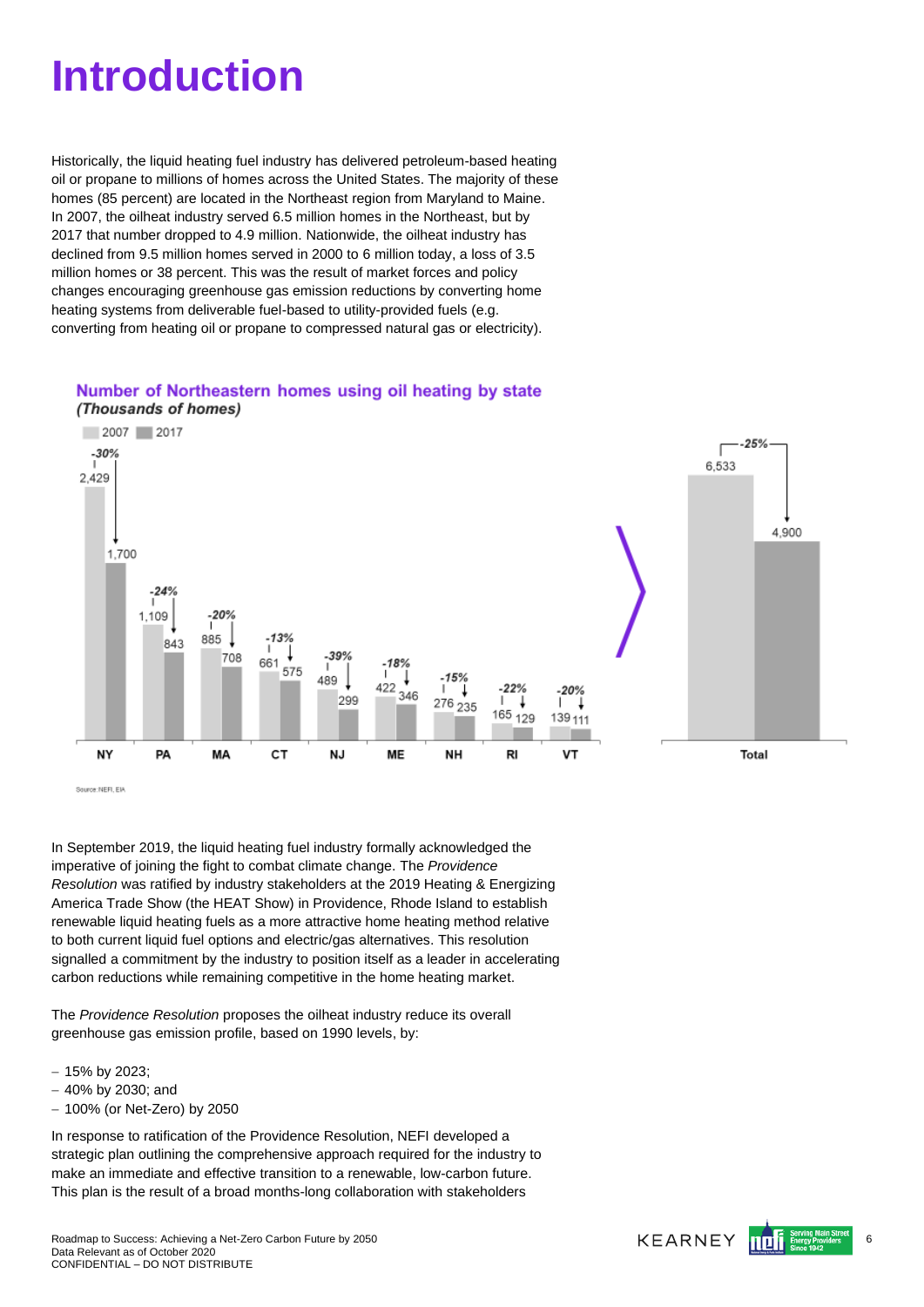across the industry and contends that the goals set forth in the Providence Resolution are both *feasible and achievable* with the renewable products already available and sold by the industry. A pulse survey completed by over 300 industry stakeholders from states throughout the Northeast confirmed overwhelming support and hopeful sentiment for the Resolution. The industry is onboard with the transition to renewable liquid heating fuels and excited for the opportunity to contribute to a sustainable future. However, meeting these emissions targets will require proactive and immediate actions across the board – from policy makers to producers, wholesale and retail fuel dealers, and consumers.

**For more information on the approach behind development of this plan, see Appendix 1 – Kearney Approach**

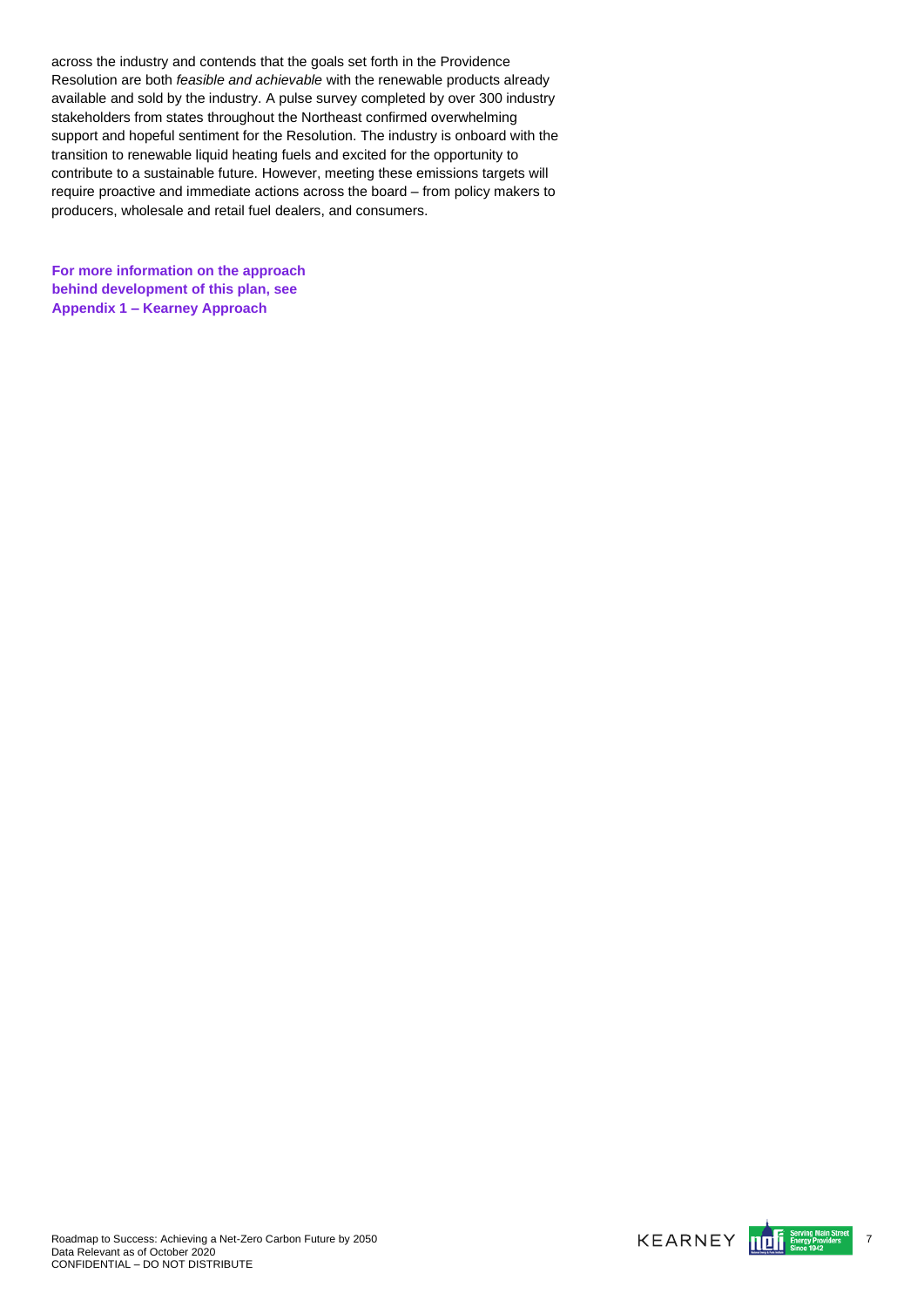# <span id="page-7-0"></span>**Short-Term Outlook (2030)**

## Liquid fuels with lower carbon footprints exist today and can compete in the future.

An analysis of 13 conventional & alternative heat sources concluded that the liquid heating fuel industry has the renewable fuel product today to drive immediate carbon reductions faster than alternative electric or gas options.

When looking at heat source emissions, the entire lifecycle of the heat source is a critical consideration. This includes both abiogenic (non-renewable) and biogenic (renewable) emissions from the initial production of the fuel, through transportation to the home, and actual use.

Carbon footprint of heating methods - 2020 emission intensity

80.6

57.0

 $1.1$ 

Air source<br>heat pump

 $0<sub>0</sub>$ 

### **Biogenic (Renewable)**

Emissions from renewable resources, like soybeans or wood waste, that typically get emission credits. These emissions do not contribute to climate change in the long term because the carbon comes from plants and was recently in the atmosphere.

#### **Abiogenic (Non-renewable)**

Emissions from non-renewable resources like oil or other fossil fuels that contribute to climate change in the long term and count towards GHG emissions. The aim is to reduce abiogenic emissions.

#### (kg CO<sub>2</sub>e/mmBtu heat delivered, 100-year global warming potentials) Biogenic (renewable) emissions Abiogenic emissions 148.3 121.7 121.3 112.8 111.9 107.4 109.4 107.4 103.8  $101.2$ 22  $3.1$ **935**  $0.0.$  $162$ 85.4  $0.0$

 $71.3$ 

 $2.1$ 

Ground<br>source heat<br>numn - non

 $ADA$ 

 $0<sup>0</sup>$ 

Natural gas<br>(municipal

Propan

No. 2<br>heating oil

Air source<br>heat pump

non-<br>hasaload mix

Source:USEPA\_USDOE\_EarthShift.ArgonneNational Laboratory GREET, International Wood Fuels. Keamer

(tal)

80.5

 $37.8$ 

 $0.7$ 

ource hea

averano mix

124.5

Wood pallet

81.5

78.3

 $85.0$ 

A baseline of today's conventional number 2 heating oil shows abiogenic emissions equal to releasing 104 kg of CO2 for every million BTUs delivered to the household. This is all non-renewable carbon and contributes to long-term climate change.

Proponents of electrification tout air-source heat pumps as a low carbon solution for the home energy sector. However, while air-source heat pumps (using an average electricity mix) release lower CO2 per unit of heat delivered to the household (only 57 kg of CO2), almost all of this (56 kg) consists of abiogenic (non-renewable) emissions that in fact contribute to climate change.

By comparison, biodiesel made from soybean oil has double the total carbon emissions, at 122 kg of CO2, but about two thirds (81 kg) of that is renewable carbon that comes from soybeans. Only 41 kg is non-renewable – 15 kg less than air-source heat pumps.

**Liquid heating fuels** Non-liquid heating fuels

Resistance<br>heating<br>average mix

 $0<sub>0</sub>$ 

211.1

 $6.1$ 

DOS.

Resistance<br>heating -<br>con-

hospload mix



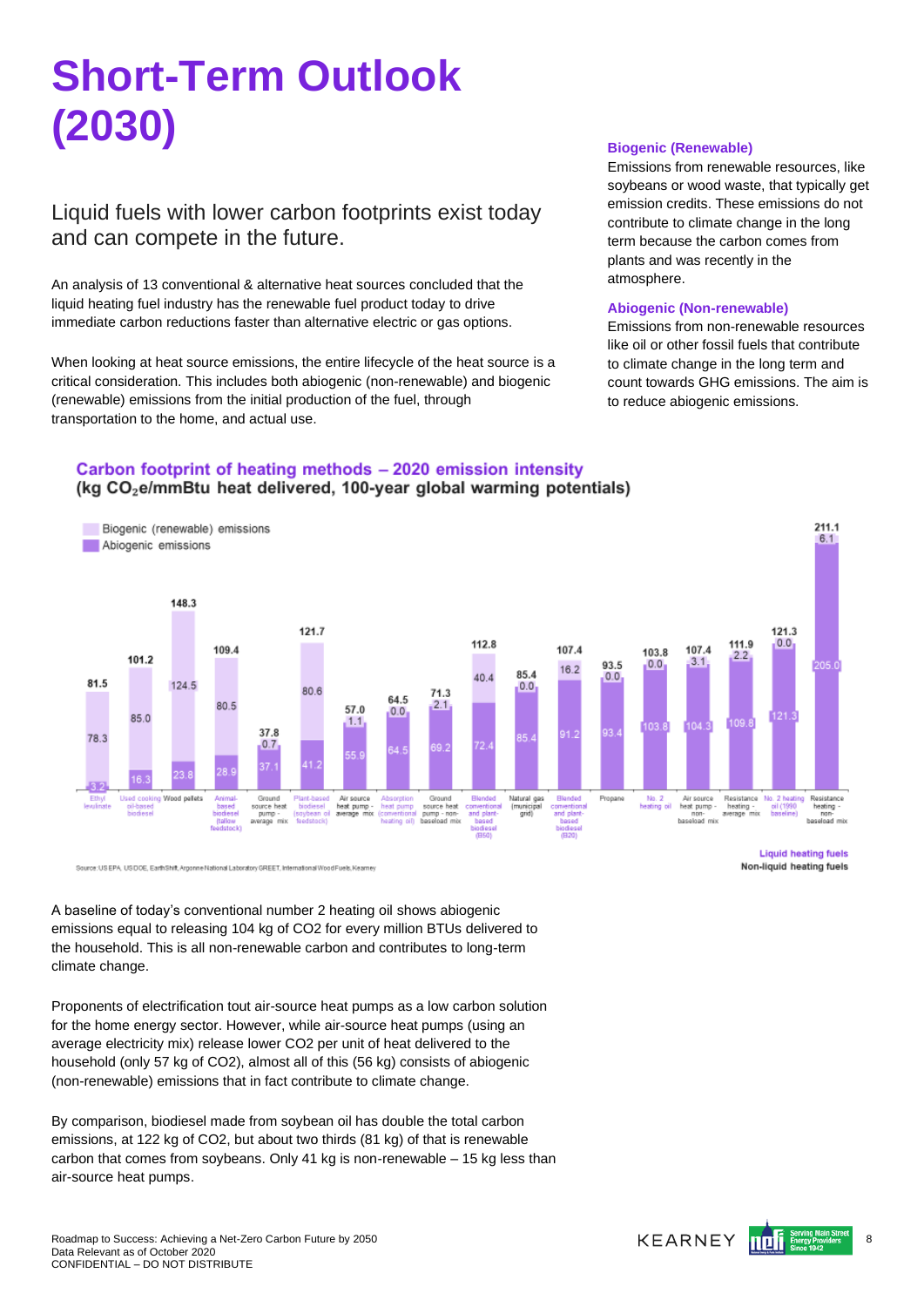The liquid heating fuel industry has the opportunity to drive further emissions reductions through renewable liquid heating fuels made from alternative feedstocks, including animal-based (tallow) feedstocks, used cooking oil-based feedstocks, or ethyl levulinate. These offer the possibility of cutting abiogenic (non-renewable) emissions by at least 50% compared to air-source heat pumps, and 66% compared to natural gas.

# Recommendation #1: **Drive accelerated decarbonization of the heating sector**

The data shows that air-source heat pumps and natural gas are not the lowest carbon solutions. If all homes that currently utilize heating oil were to switch to a 100% blend of soy biodiesel today, there would be an automatic reduction of non-renewable carbon emissions by about two thirds (66%). In the interim, consumers should use and policy makers should support B20 or B50 blends, which can make significant reductions as transitional fuels today. Specific Recommendations Include:

- Educate consumers, industry professionals, and policy makers about the benefits of renewable liquid heating fuels relative to other renewable energy sources
- Continue research into technological advancements in equipment to improve biofuel options
- Leverage those renewable liquid fuels already commercially available, such as used cooking oil-based biodiesel and animal-based (tallow) biodiesel
- Further develop cellulosic fuels that are currently in pilot stages of production, such as ethyl levulinate
- Examine funding options for fuel and equipment innovations to expand adoption

Much of the required supply infrastructure is already in place, and supply can be built-up to meet future demand

### **Supply**

Adequate supply and production capacity currently exists to support widespread adoption of renewable liquid heating fuels. Projections show the Northeast will need nearly 800MM gallons of renewable liquid heating fuels to reach a 20% (B20) blend by 2023. While the Northeast currently only has the capacity to produce roughly 150 million gallons, the remainder could be supplied from existing plants in North America.

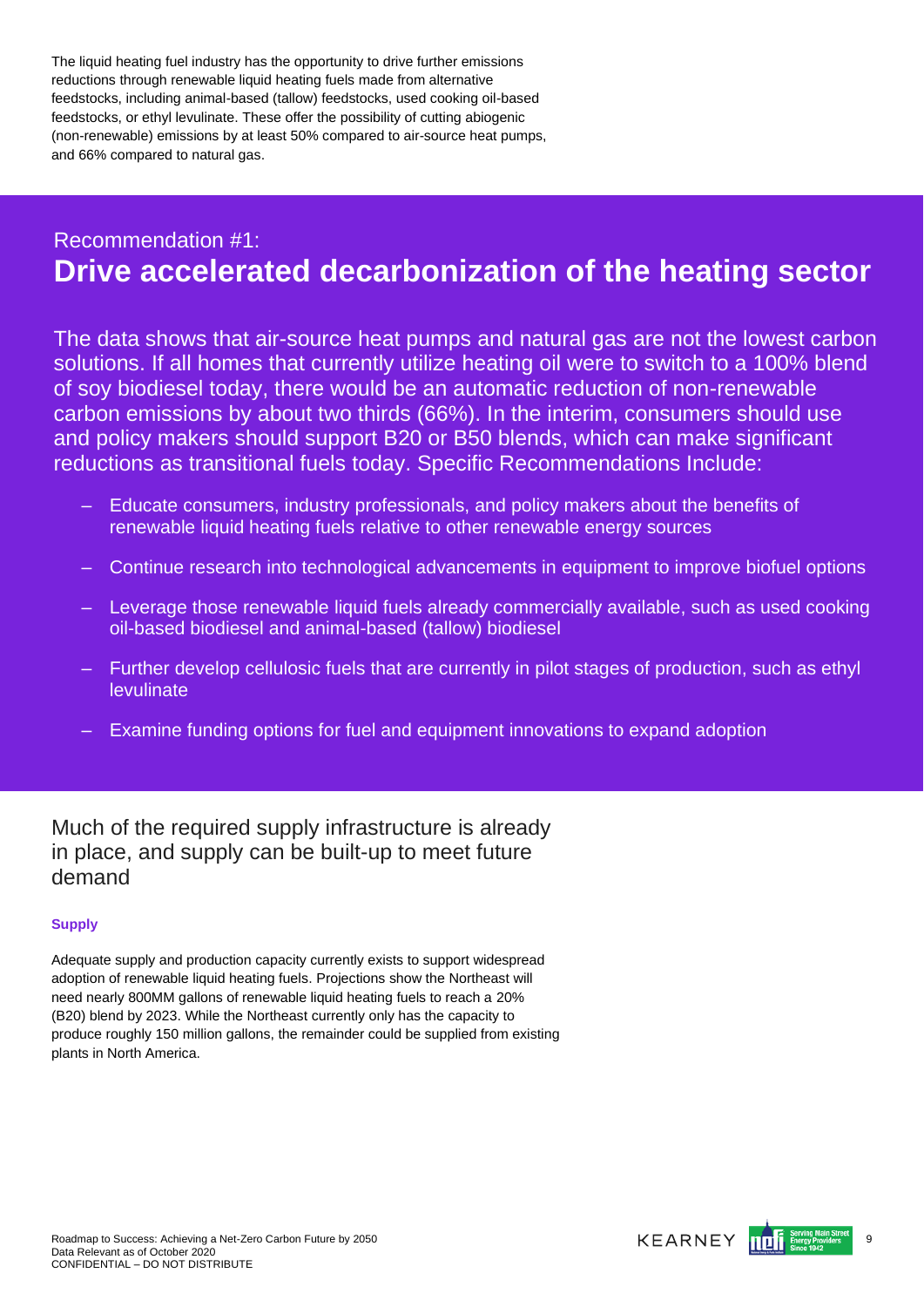Data shows current North American production of renewable liquid fuels is significantly less than is possible with current nameplate production capacity. In 2019, North American plants only produced 1.7 billion gallons, while current nameplate production capacity was at nearly 3 billion gallons and an additional 1.3 billion gallons of capacity is planned. This would allow an additional 73% increase in production immediately without any additional capacity, capital investment or reliance on imports from outside of North America, which are critical from an economic and energy security perspective.





Source: Rindless Ulacazine (Dacember 2019)

The demand cycle for home heating fuel offers further assurance of adequate and reliable supply to the Northeast. Heating oil demand for biofuels occurs in the winter and is therefore countercyclical to diesel transportation demand, which peaks in the summer. It is a natural complement, from an infrastructure perspective, for transportation demand declines during the winter months (November – March). This ensures reliable supply because transportation demand competes very little with heating demand. This steady stream of demand in both summer and winter helps producers keep plants operational year-round.

Finally, today ~100 million gallons of renewable liquid heating fuel produced in PADD 2 goes West due to favorable pricing. In fact, some producers have indicated it is more economically viable to send rail cars of fuel out of New England into California, despite the extra 50-60 cents/gallons cost of transportation. This favorable pricing is because of the California Low Carbon Fuel Standard (LCFS).

The California Low Carbon Fuel Standard aims to **reduce the net carbon intensity** of the transportation fuel pool by at least 20% by 2030. It does this by **setting annual carbon intensity benchmarks** that reduce over time, combined with a **total allowable inventory of carbon**, the credits for which can be banked into the future.

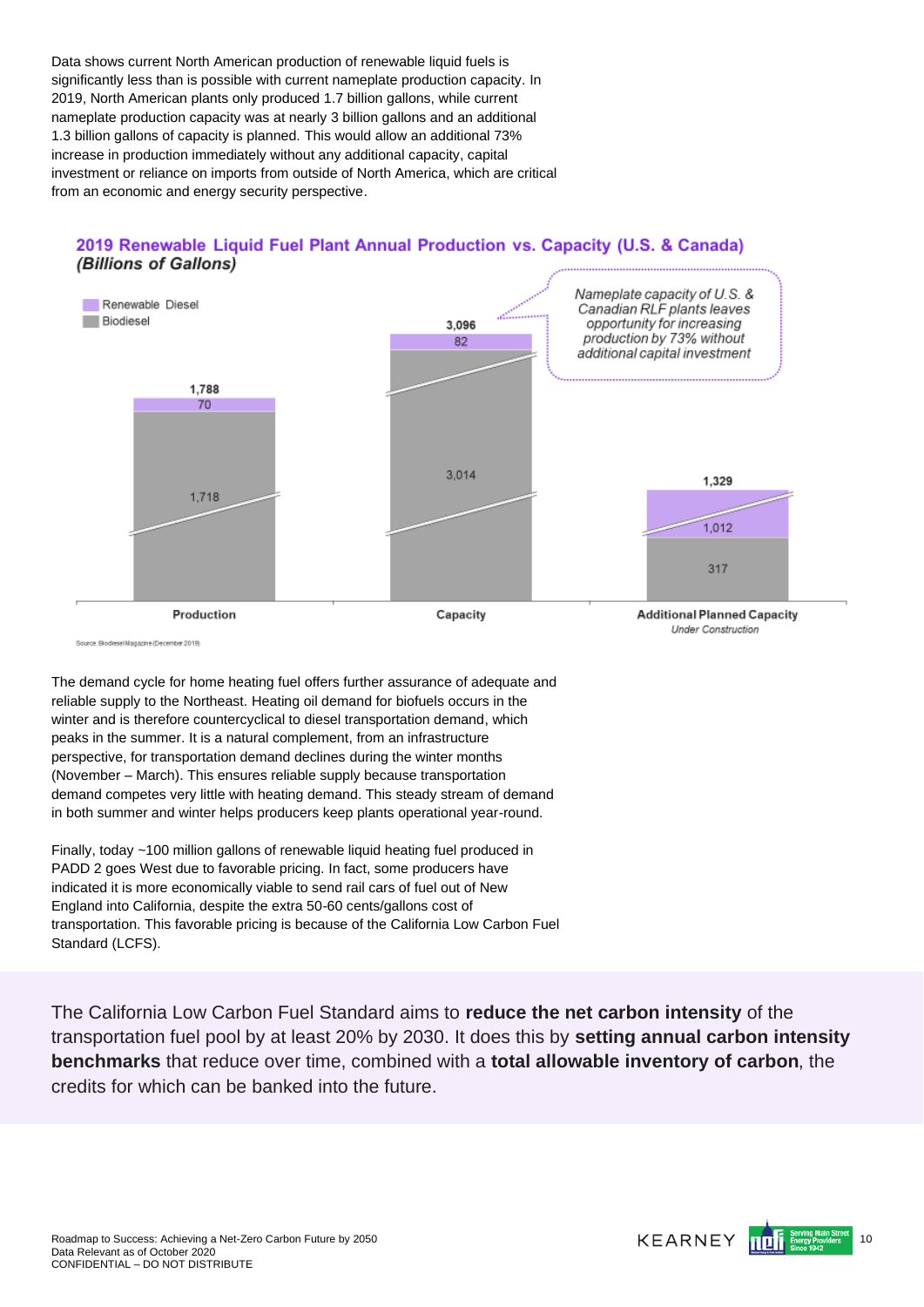#### **Supply Infrastructure**

The supply infrastructure required to transport renewable fuels into the Northeast for use in the heating sector exists today. The system can support larger volumes of renewable fuels if the industry expresses serious interest in making the transition. There are three practical ways to transport product across the country, all of which exist today and should be leveraged in the near term.

### Rail

- Eager for market expansion
- Confident could transport product with adequate preparation
- Single carload carries 28K gal. of biofuel

### **Pipeline**

- Pipelines have potential to transport B20 blend in near future
- Work is in progress facilitate pipeline transportation of RLHF
- Owners of underused pipelines are open to market expansion

# **Barge / Ship**

- East Coast port infrastructure exists
- Small barge transports 450K gal.
- Large barge transports 2.9M gal.
- Higher blends will require new terminal heating capabilities



Source: IHS Markit / NORA Sustainable Supply Study 2020; Geospatial data fro<br>Interactive State Man (2020): Keamey





Alternate or low carbon liquid fuels are a costeffective and environmentally friendly choice supported by published, mature and broadly accepted technical standards

A comparison of a 100% renewable fuel blend (B100) versus other home heating sources concluded that B100 offers consumers with an existing oil heat system an appealing list of advantages.

Wood pellet stoves are a cost-effective method of home heating, but present maintenance issues and often require an external power source. While they offer higher combustion efficiencies that produce minimal greenhouse gas emissions, this comes with much higher particulate emissions than those produced by liquid fuels, which can contribute to local ambient and indoor air pollution and cause adverse health effects.

Electric air-source heat pumps claim to lower costs over time but have the highest cost to upgrade from an oil heat system and often require a supplemental heat source. 93 percent of homeowners keep their existing heat source or install an additional, external heat source along with the air-source heat pump. Another downside of heat pumps is their reliance on grid-electricity generated at peak usage times. Current renewable electricity inputs to the grid such as wind and solar, or other low-carbon generators like nuclear, cannot provide the extra electricity required to meet peak demand because their output cannot vary quickly. For peaking electricity production, utilities rely on highest emission fossil fuels like coal, oil, or natural gas, which can be quickly and easily controlled to fluctuate in accordance with peak demand.

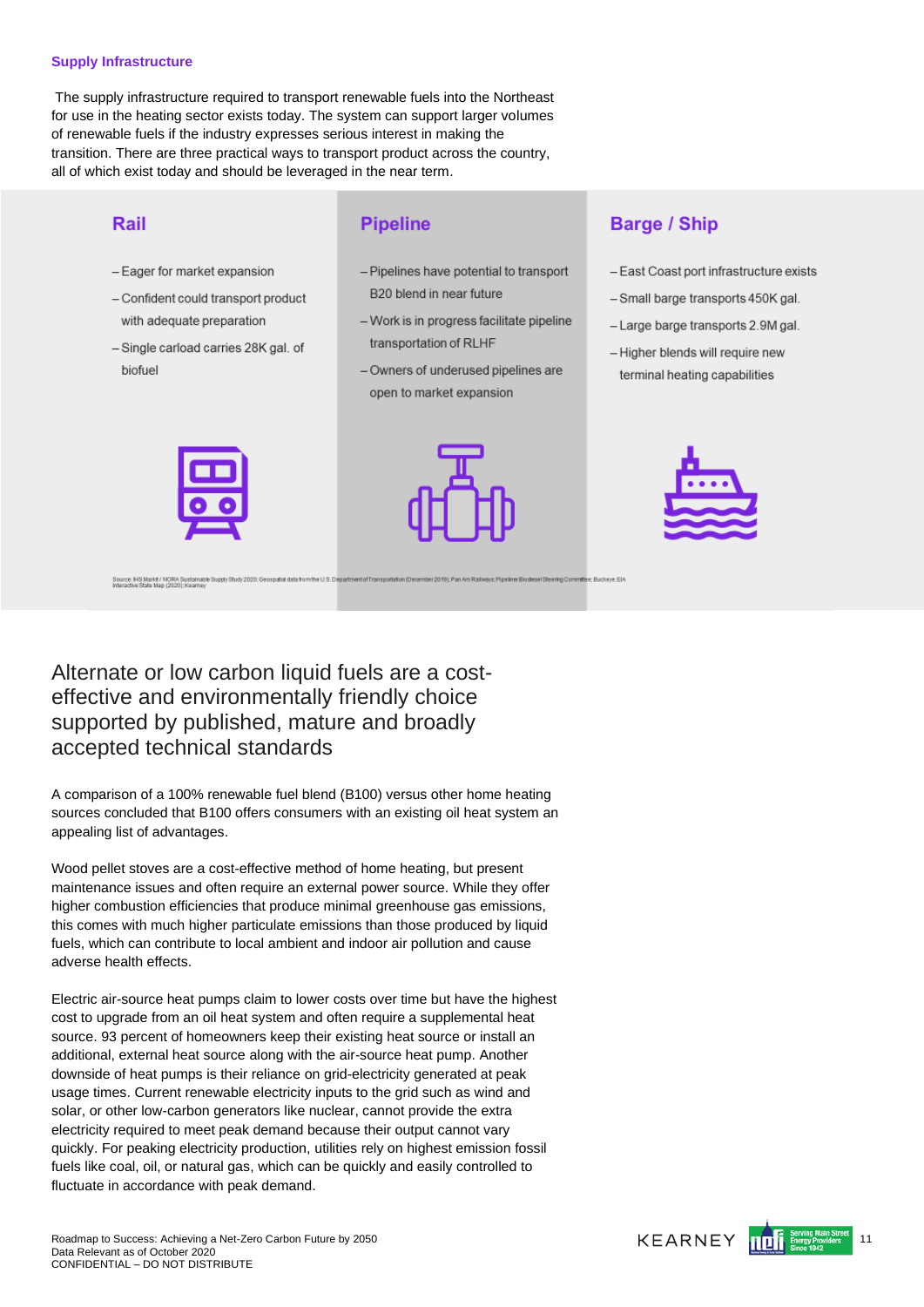|                                | Cost to upgrade<br>from oil heat  | <b>GHG emissions (kg</b><br>CO <sub>2</sub> e / mmBtu | <b>Cold weather operability</b>                                                           | <b>Energy Source</b>                   |
|--------------------------------|-----------------------------------|-------------------------------------------------------|-------------------------------------------------------------------------------------------|----------------------------------------|
| <b>Bioheat®</b><br>(B100)      | \$0 to $\sim$ \$2,000             | <b>Biogenic: 80.5-85</b><br>Abiogenic: 16.3-41.2      | Burner & storage must be<br>located inside or<br>underground                              | <b>Plant or Animal</b><br><b>Based</b> |
| <b>Wood Pellet</b><br>Stove    | \$1,700 to \$3,000<br>(per stove) | Biogenic: 124.5<br>Abiogenic: 23.8                    | Only provides partial space<br>heating                                                    | Wood pellets                           |
| <b>Natural Gas</b>             | Average<br>\$17,000               | Biogenic: 0<br>Abiogenic: 85.4                        | Supply issues in cold weather                                                             | Natural gas                            |
| Air-Source<br><b>Heat Pump</b> | Average<br>\$19,600               | Biogenic: 4.2<br>Abiogenic: 91.1                      | Requires backup heat source<br>under 40F and exacerbates<br>electric grid peaking problem | Electricity                            |

Source: Genesee Energy; Keamey

In comparison, using blends of B100 is cheaper to upgrade from an existing oil heat system, more efficient in cold climates, and has lower carbon emissions compared to the alternatives. Cold weather performance of blends up to B50 can be managed with additives, which are readily available and affordable (+/- \$0.05 per gallon) and a proven method of improving cold flow properties in colder climates. Additionally, there are only minimal changes required to existing delivery and home heating equipment for blends up to B50. Required changes are similar to routine or periodic heating system maintenance and unlikely to exceed normal and anticipated maintenance costs.

Finally, the industry can rely on or seek amendments to existing fuel standards from primary governing bodies such as Underwriters Laboratory (UL) and ASTM. ASTM standards cover Bioheat® up to B20; UL standards cover Bioheat® up to B5 in most cases. These are both mature standards with existing wide-spread acceptance in the industry and by consumers. The National Oilheat Research Alliance (NORA) has been instrumental in the frontline work in compliance integrity and developing updates to existing technical standards. Importantly, NORA drove the Developmental Fuel Spec, which is a specification for development and testing of fuels.

### **About NORA**

NORA drove creation of the Developmental Fuel Spec, which is a specification for development and testing of fuels. Current specifications cover B50 and higher blends, but this specification can be used as an interim standard for testing of fuels in equipment.

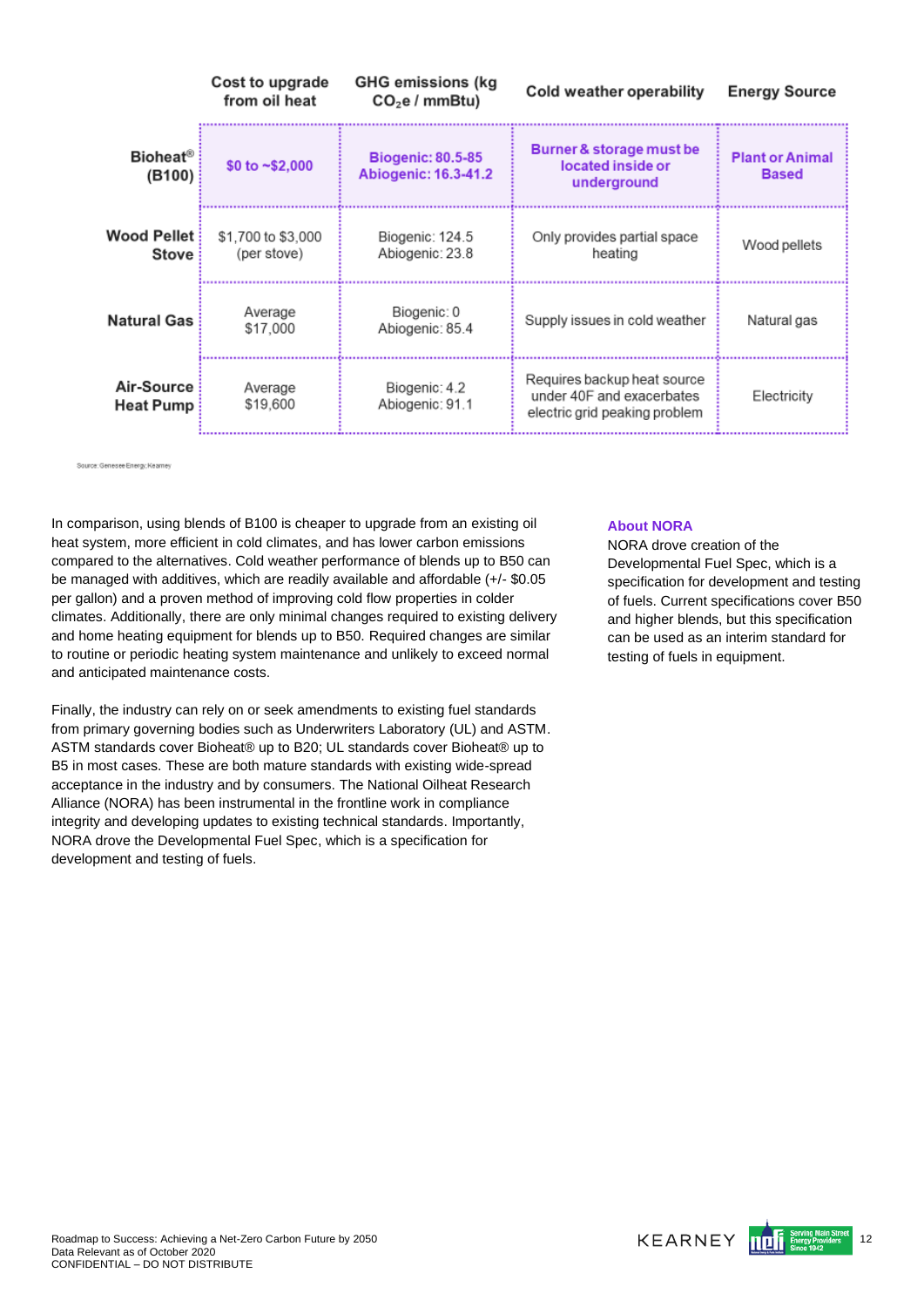## Recommendation #2:

# **Transform the heating sector through lower cost, ecofriendly oil-to-renewable liquid fuel conversions**

The data shows that renewable liquid heating fuel exists today and is less expensive than electrification. The cost of transitioning the home from conventional oilheat to renewable fuel is lower than alternatives and requires minimal technical changes, especially below B50 blends. Specific recommendations include:

## **Supply**

- Keep current Northeast production in the region and attract additional plant construction to further increase production
- Signal demand increase to drive national production closer to plant capacity
- Adopt market-based incentive programs that encourage competitive pricing with California and attract domestic product from the region
- Increase imports from Europe, if necessary, to help mitigate short term supply challenges

## **Infrastructure**

- Begin conversations with pipelines about transporting renewable liquid heating fuels
- Build additional heated bulk storage locations to manage peak demand throughout the region
- Outfit existing terminals for blending and build additional heated and well-insulated infrastructure
- Build additional rail line extensions and transloading capabilities
- Install heating and insulation in rail cars and trucks for transporting higher blends
- Outfit secondary and tertiary storage with heating and insulation

## Technical Standards

– Expedite plans to standardize fuel to B100 to ensure widespread adoption

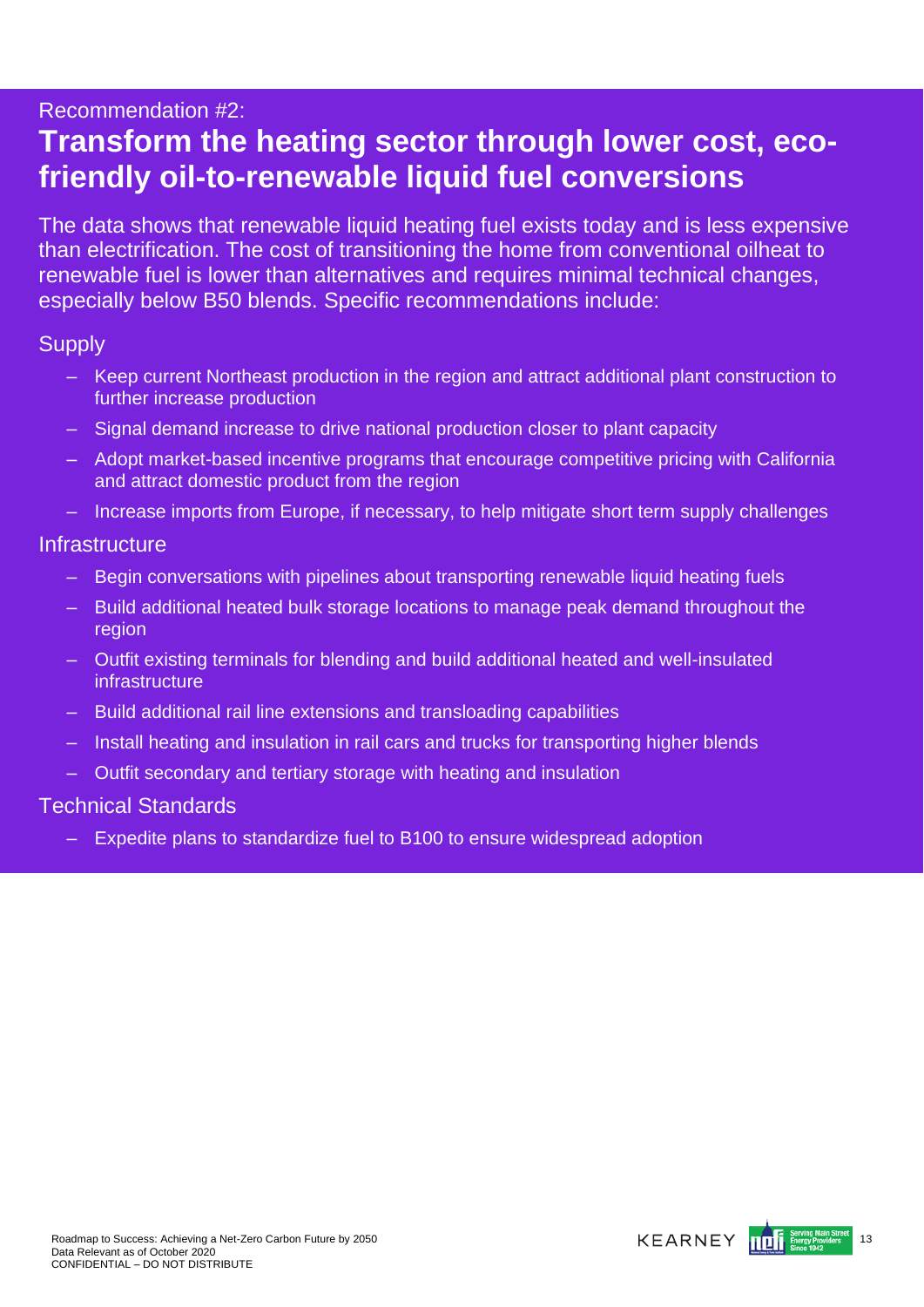# <span id="page-13-0"></span>**Long-Term Outlook (2050)**

Achieving the longer-term goal of delivering a net-zero liquid heating fuel by 2050 will require additional infrastructure and research investments, coupled with persistent and original policy action at all levels of government. A clear path forward is outlined below for the three areas where action is required.

# Further develop lowest emission renewable liquid heating fuels

To meet the ultimate 2050 goal of net-zero, the industry will need to leverage those renewable liquid fuels already commercially available, such as used cooking oil-based biodiesel and animal-based (tallow) biodiesel.

The industry must also support the development of next-generation renewable fuels in the pilot stages of production. One promising example is ethyl levulinate, which has the potential for net-negative greenhouse gas emissions.

## Invest in infrastructure required for highest blends with lowest carbon impact

Additional investments are also recommended for terminal operators. It will be critical to outfit existing terminals for biodiesel blending capabilities and install heated and insulated infrastructure. This includes building additional heated bulk storage as necessary to manage peak demand throughout the region, outfitting existing secondary storage with heating and insulation, and investing in heated rail cars, intermodal transloading capabilities, and additional terminals to make rail delivery more viable.

### **Did you know?**

U.S. production of animal-based biodiesel currently consumes 12.7B lbs. of feedstock to produce 1.7B gallons biodiesel annually. However, global demand for protein is expected to increase, driving feedstock supply. Of the 15MM lbs. of feedstock expected to be available in 2023, only 6MM gallons will be needed to meet the 800MM gallons of B100 for the Northeast. Additionally, this increased demand will incentivize production through intensification of existing acreage, innovation, and new technologies as well as produce a ripple effect of more jobs for supporting industries.

## **A Closer Look at Ethyl Levulinate:**

Ethyl levulinate (EL) is a renewable liquid fuel that can be made from biomass (e.g., wood waste left behind after logging and wastepaper), municipal solid waste (MSW), and other waste materials. The mere production of ethyl levulinate actively combats climate change. If left in the ground, wood waste will rot and release methane gas into the atmosphere. Methane has a global warming potential of 28-36, meaning every molecule of methane released would contribute absorb 28-36 times more energy than a molecule of CO2 over a 100-year period. In other words, the same amount of methane is much more harmful to the climate than CO2. By taking the carbon sequestered in rotting wood waste and preventing it from turning to methane, the production of ethyl levulinate generates emission credits. When ethyl levulinate is later burned, most of the carbon is biogenic, resulting in net zero or even net-negative greenhouse gas emissions. Ethyl levulinate also has exceptional cold weather properties and does not require many changes to delivery and home heating equipment. Although ethyl levulinate is not produced at commercial scale today, there are pilot projects under way.

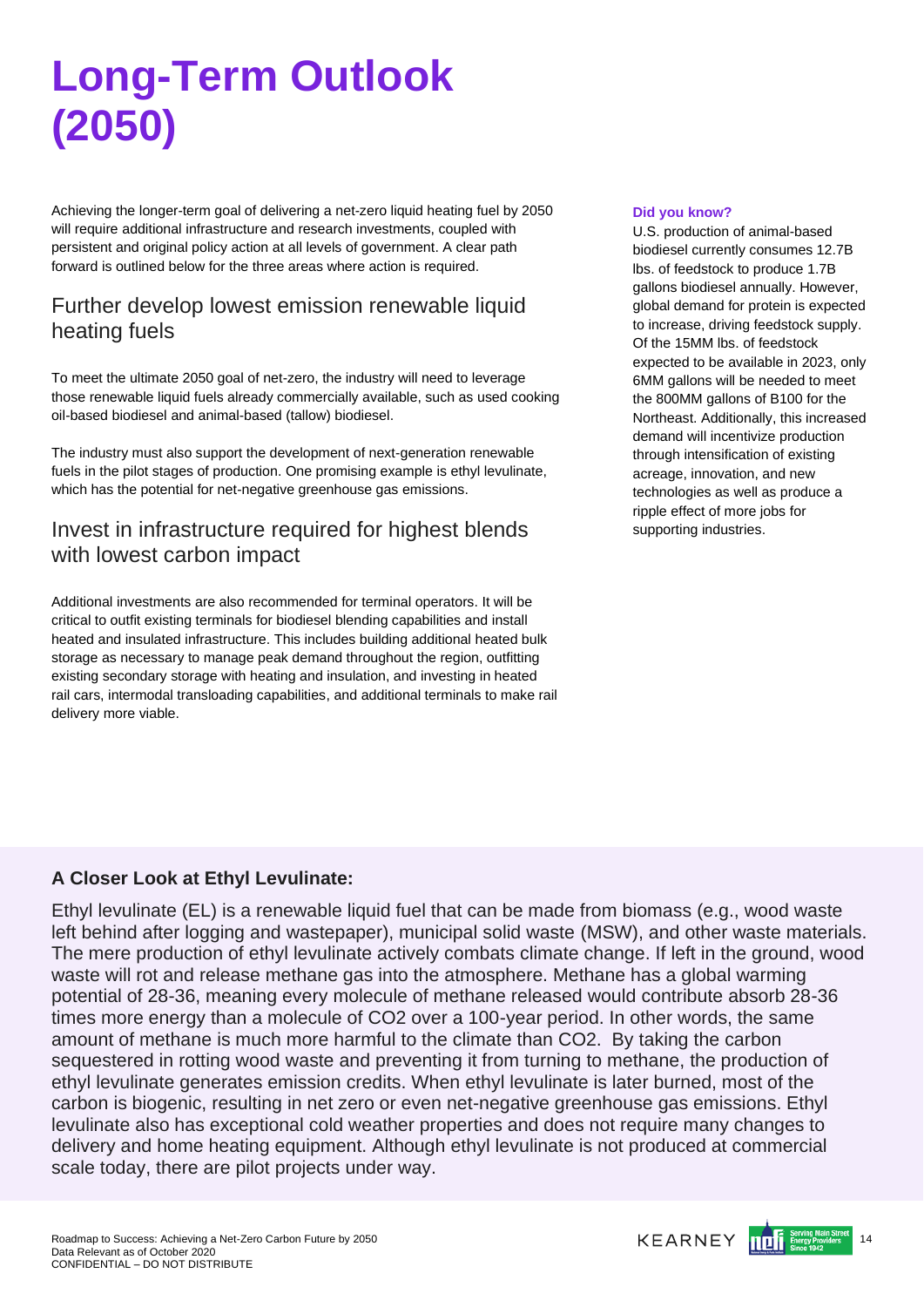## Improve federal and state policies to make renewable liquid heating fuels financially attractive

Well-designed policies are key to ensuring investments required for adequate and reliable supply and supply infrastructure are viable.

At a federal level, preserving the benefit of allowing heating oil to contribute to the federal biofuel program for transportation fuels under a modified renewable fuel standard or a national low carbon fuel standard will be decisive to the success of the liquid heating fuel industry. Under the current renewable fuel standard, biofuels blended into heating oil generate credits without being a regulated fuel, like gasoline and diesel fuel. It is essential that this is preserved as law makers consider modifying the renewable fuel standard or replacing it with a national low carbon fuel standard, as has been recently proposed in Congress.

Additional key federal policy initiatives must include new or expanded tax incentives to encourage downstream infrastructure; strengthening the USDA's Higher Blends Infrastructure Incentive Program by allocating greater funds towards renewable liquid heating fuels and related infrastructure; and implementing federal financing options like low-no interest loans, loan guarantees, and grants for emerging renewable liquid heating fuel technologies. These policies will allow the industry to reach 2050 net-zero goals by promoting R&D and ensuring all parties along the supply chain can make the necessary capital infrastructure investments.

At a state and regional level, a dual approach will create minimal predictable demand, while rewarding lower carbon intensive fuels. States must pursue adoption of minimum B20 renewable blending requirements, and drive creation of regional market-based incentive programs (i.e. APS, T-REC). This approach will be essential to create an even playing field for the wholesale distribution market by enabling competitive pricing with California, ensure supply from around the country, and encourage increased production in the Northeast.

# Recommendation #3: **Inform policymakers that renewable fuels are a low cost and turnkey solution for reducing emissions in the heating sector**

While public policy is in flux and somewhat unpredictable, there are opportunities to claim a seat at the table and influence the future. Specific recommendations include:

### Federal

- Adopt a modified Renewable Fuel Standard ("RFS 3.0") or national Low Carbon Fuel Standard (LCFS) that continues to drive growth in renewable fuels in the heating sector
- Develop new or expanded tax incentives & grant programs (e.g. HBIIP)
- Investigate public financing options

### State / Regional

- Pursue state adoption of minimum B20 renewable blending requirement
- Pursue market-based incentives program with carbon intensity scoring parameters
- Encourage regional cooperation across industry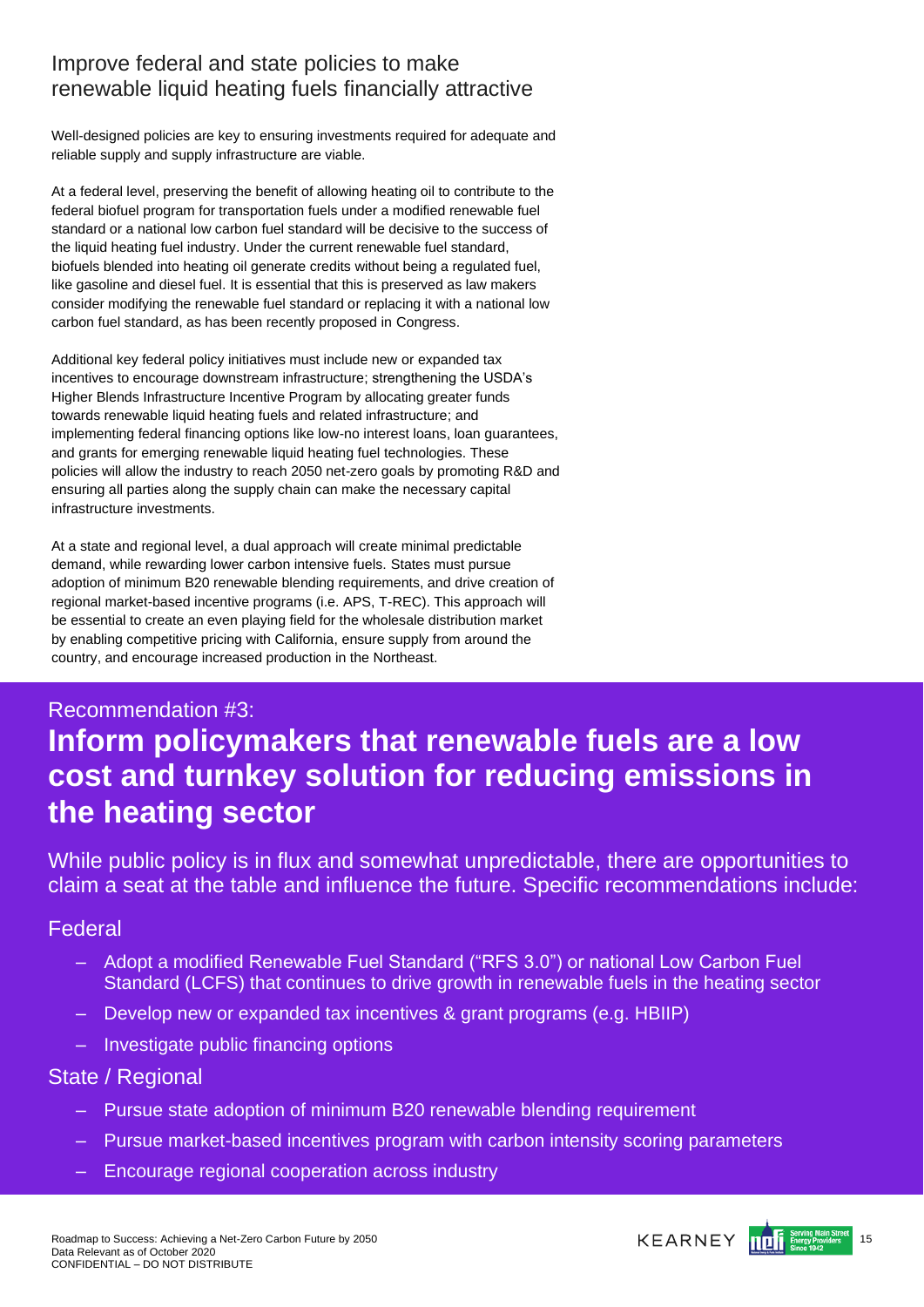# <span id="page-15-0"></span>**Conclusion**

The world is on the edge of a precipice. The general public and policy makers alike accept the threat of man-made climate change as reality. Consumers are demanding lower-carbon alternatives and aggressive action by policymakers. Industries that rely on conventional petroleum fuels are challenged by these trends. They must transition away from non-renewable products that are anthropogenic contributors to climate change or be left behind.

But this industry of small, multi-generational family businesses offers the fight against climate change fresh hope - a realistic, immediate, and cost-effective solution for dramatic emissions reductions in the home heating sector. They offer a solution that reduces emissions faster and without the high costs associated with natural gas and thermal electrification (i.e., heat pumps). But the window for action is rapidly closing.

Policy makers, producers, fuel dealers, and consumers must act decisively and take advantage of the opportunity presented by renewable liquid heating fuels to combat climate change and remain competitive. Doing so will help sustain more than 160,000 good paying jobs and ensure that the industry can continue to provide warmth and comfort to millions of American families for generations yet to come. Renewable liquid heating fuels are the solution that can make the promise of a Net-Zero Carbon 2050 a reality.



## **Want to learn more?**

Reach out to NEFI's Communication Coordinator, Jessica Levaggi at [jessica@nefi.com](mailto:jessica@nefi.com) or visit NEFI's website at [nefi.com](https://atkearney-my.sharepoint.com/personal/ikopyl01_atkearney_com/Documents/NEFI%20Proposal/11_White%20Paper/nefi.com) to access the five detailed recommendation decks

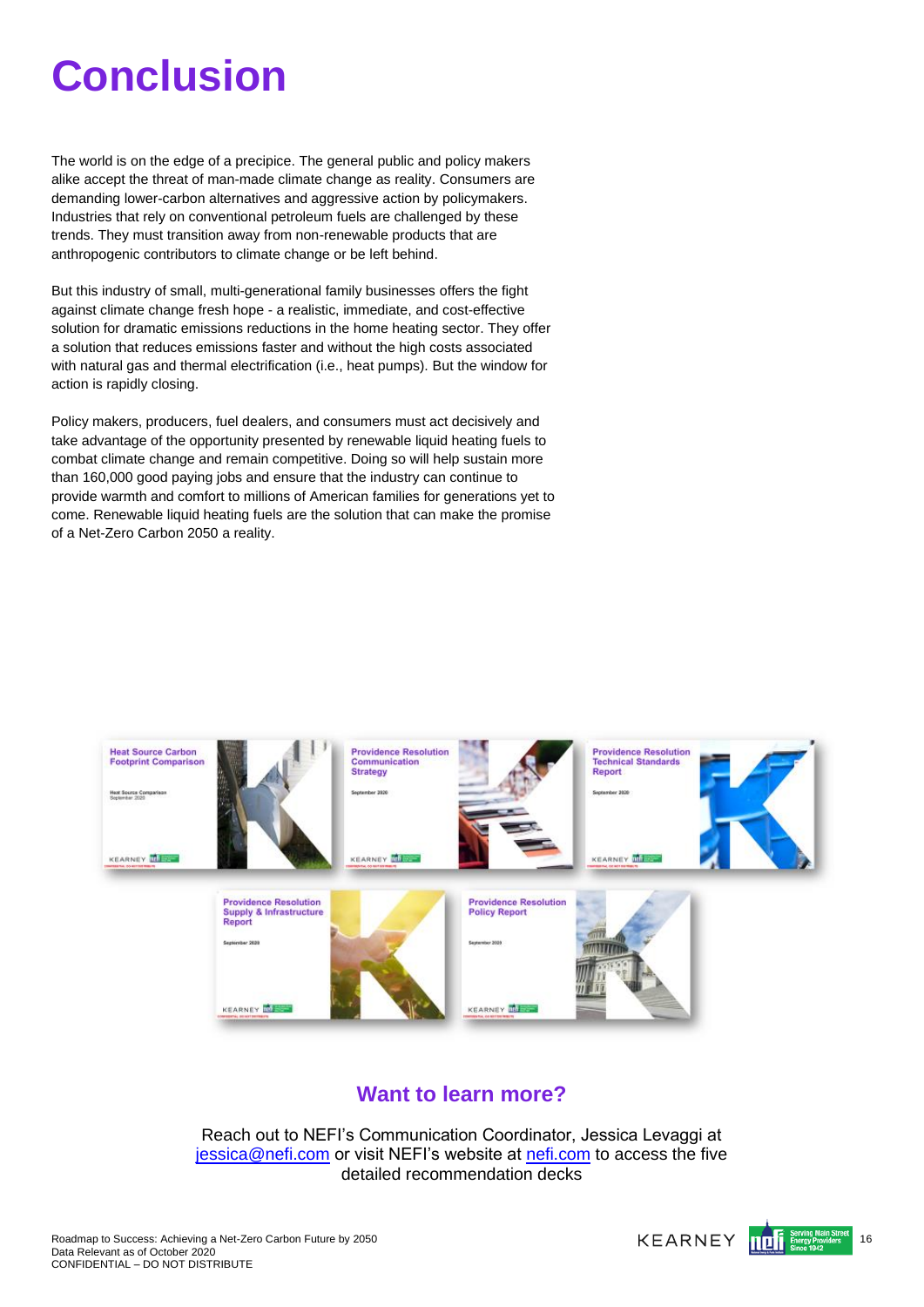# <span id="page-16-0"></span>**Appendix 1 – Kearney Approach**

NEFI engaged Kearney in June 2020 to develop a comprehensive and strategic plan to implement the goals set forth in the Resolution – broadening the pool of input and addressing concerns relative to the proposed path forward. Kearney worked directly with more than 150 industry stakeholders, forming five working groups aligned to the critical areas requiring additional research: Heat Source Comparison, Supply & Infrastructure, Technical Standards, Policy and Communications. This inclusive approach, which involved hundreds of hours of interviews, research, follow-up sessions and workshops, gave a voice to a wide range of perspectives from across the industry.